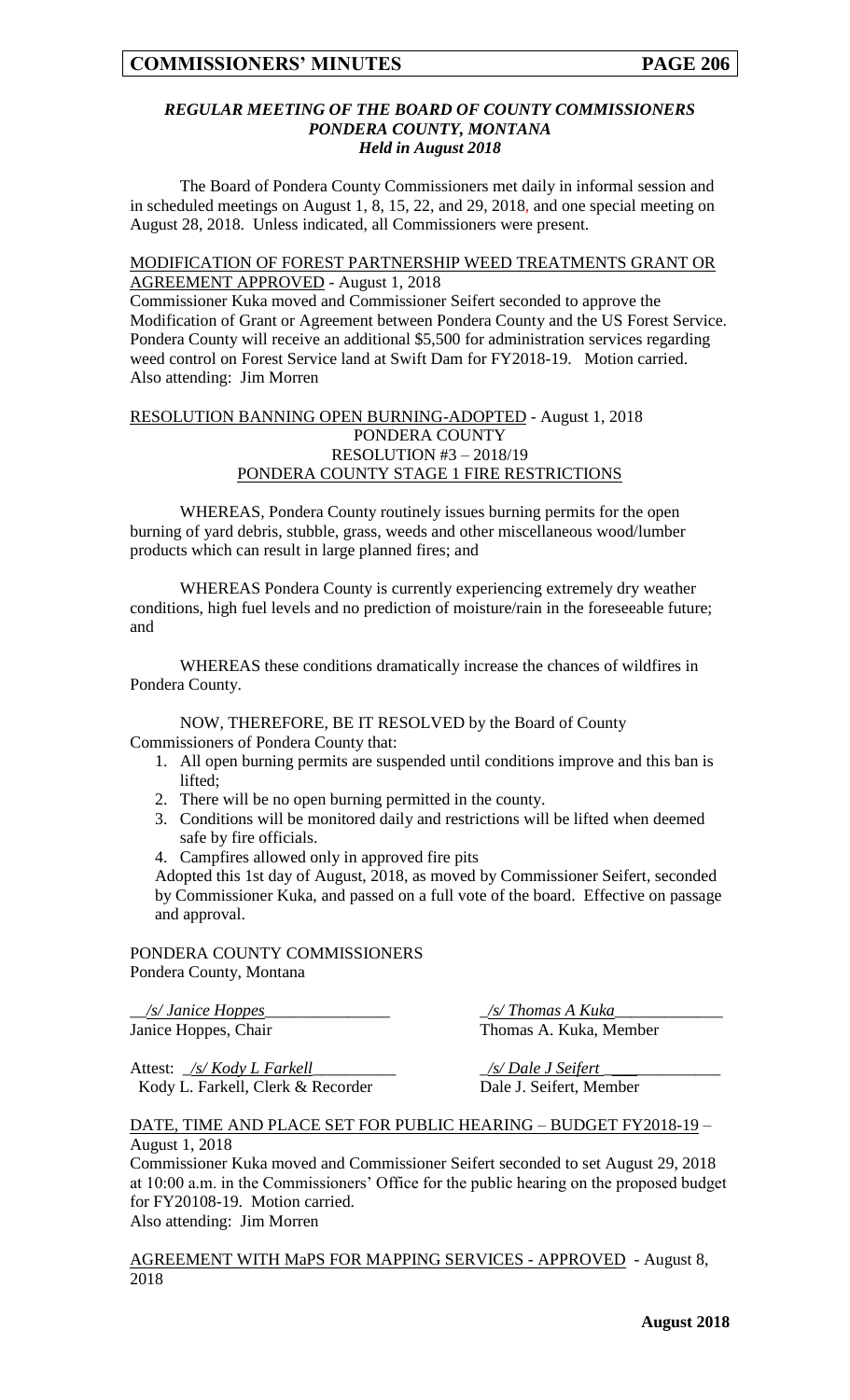Commissioner Kuka moved and Commissioner Seifert seconded to approve the Letter of Agreement between the County and Mapping and Planning Specialists, Inc. (MaPS, Inc.) for E911 and GPS/GIS mapping services to be completed at a cost of \$23,965. Motion carried. The funding for this project is a grant awarded to Pondera County from Montana Land Information Act.

Also Attending: Jim Morren

#### JOB DESCRIPTION APPROVED – SHORT TERM WEED SPRAYER – August 8, 2018

Commissioner Seifert moved and Commissioner Kuka seconded to approve the Short Term Weed Sprayer job description. Motion carried. Also Attending: Jim Morren

JOB DESCRIPTIONS APPROVED – SHORT TERM DISPATCHER – August 15, 2018 Commissioner Seifert moved to approve the job description for a Short Term Dispatcher/Jailer. Commissioner Kuka seconded. Motion carried.

AGREEMENT WITH DENNING, DOWNEY, & ASSOCIATES FOR GASB #75 WORK APPROVED – August 22, 2018

Commissioner Kuka moved to accept the contract with Denning, Downey, and Associates for services preparing GASB #75,which reports the calculates the Other Post Employment Benefits, as required for government entities under the Governmental Accounting Standards Board (GASB). The costs of these services is \$1,900. Commissioner Seifert seconded. Motion carried. Also attending: Jim Morren

OPTING-IN TO CLASS ACTION PILT LAWUIT-APPROVED – August 22, 2018 The 2011 Budget Control Act, in an attempt to lower the deficit, Congress set annual spending caps for subsequent fiscal years. The budget Congress enacted for fiscal year 2015 exceeded the cap for that year, and the U.S. Treasury was required to withhold amounts exceeding that cap.

The agency administering the PILT program, the Department of the Interior, is prohibited by law from spending more than Congress appropriates, therefore in fiscal years 2015 – 2017, they paid out the available funds on a pro-rata basis, but those payments were less than what each unit of local government was entitled to receive.

Pondera County was underpaid in the amount of \$20,111and may now participate the class action PILT lawsuit in the United States Court of Federal Claim, referred to as Kane County, Utah vs The USA.

Commissioner Seifert moved to opt-in to the class action lawsuit Kane County, Utah vs The USA in an effort to recover \$20,111 in PILT funds from fiscal years 2015-2017, less attorney fees. Commissioner Kuka seconded. Motion carried. Also attending: Jim Morren

#### RESOLUTION OPTING IN TO CLASS ACTION PILT LAWSUIT IN THE UNITED STATES COURT OF FEDERAL CLAIMS-ADOPTED – August 22, 2018 PONDERA COUNTY MONTANA RESOLUTION #4 2018/19 OPTING-IN TO CLASS ACTION PILT LAWSUIT IN THE UNITED STATES COURT OF FEDERAL CLAIMS

WHEREAS in fiscal years 2015 – 2017, the amount appropriated by Congress for Payments in Lieu of Taxes (herein referred to as PILT) payments was insufficient to satisfy all statutory PILT obligations. The agency administering the PILT program, the Department of the Interior, is prohibited by law from spending more than Congress appropriates, thus, in fiscal years  $2015 - 2017$ , Department of the Interior paid out the available funds on a pro-rata basis, but those payments were less than what each unit of local government was entitled to receive; and

WHEREAS the 2011 Budget Control Act, in an attempt to lower the deficit, Congress set annual spending caps for subsequent fiscal years. The budget Congress enacted for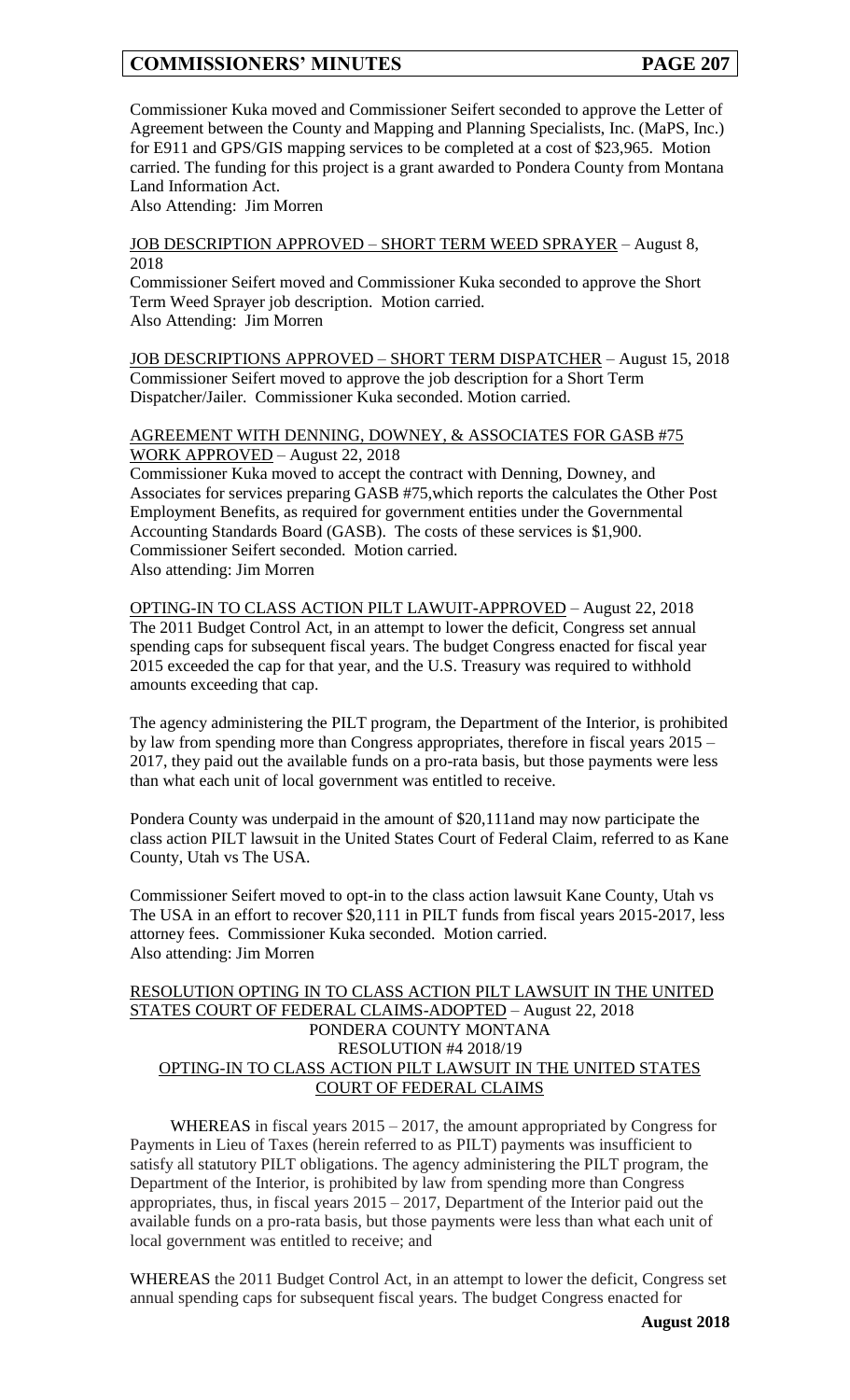FY 2015 exceeded the cap for that year, and the U.S. Treasury was required to withhold, or "sequester," amounts exceeding that cap. The PILT appropriation for fiscal year 2015, already insufficient to make full PILT payments, was further reduced by this sequestration; and

WHEREAS Pondera County was underpaid in the amount of \$20,111 in PILT funds in fiscal years 2015-2917; and

WHEREAS Pondera County has been notified of its eligibility to opt-in to the class action PILT lawsuit in the United States Court of Federal Claim, referred to as KANE COUNTY, UTAH, individually and on behalf of all others similarly situated v. The U.S.A., Nos. 17-739C and 17-1991C (Consolidated); and

WHEREAS Plaintiffs in the class-action lawsuit will not incur out-of-pocket payment of attorney's fees or expenses in the case and will be represented by Class Counsel, who has asked the Court to award attorney's fees and expenses.

NOW, THEREFORE, BE IT RESOLVED by the Pondera County Commissioners that participation in the class-action PILT lawsuit in the United States Court of Federal Claim, referred to as KANE COUNTY, UTAH, individually and on behalf of all others similarly situated v. The U.S.A., Nos. 17-739C and 17-1991C (Consolidated) is in the best interests of Pondera County; and

BE IT FURTHER RESOLVED that the Class Action Opt-In Notice Form be completed and submitted to Class Counsel by the September 14, 2018 deadline.

Adopted this 22nd day of August, 2018 as moved by Commissioner Seifert, seconded by Commissioner Kuka, and passed on a 3-0 vote of the board. Effective on passage and approval.

PONDERA COUNTY COMMISSIONERS Pondera County, Montana

\_\_*/s/ Janice Hoppes*\_\_\_\_\_\_\_\_\_\_\_\_\_\_\_ \_*/s/ Thomas A Kuka*\_\_\_\_\_\_\_\_\_\_\_\_\_

Attest: <u>\_/s/ Kody L Farkell</u> \_\_\_\_\_\_\_\_\_\_\_\_\_\_\_\_\_\_\_\_\_\_\_ <u>\_/s/ Dale J Seifert</u> Kody L. Farkell, Clerk & Recorder Dale J. Seifert, Member

Janice Hoppes, Chair Thomas A. Kuka, Member

## SET SPECIAL MEETING FOR REVIEW OF BURNING BAN STATUS - August 22, 2018

Due to the forecasting of rain in the coming days, Commissioner Seifert moved and Commissioner Kuka seconded to set a special meeting of the Commissioners for Tuesday, August 28 at 10:00 am to review the status of the current burning ban in the County. Motion carried.

Also attending: Jim Morren

#### SPECIAL MEETING REGARDING STATUS OF OPEN BURNING BAN – August 28, 2018

A Special Meeting of the Commission was noticed for August 28, 2018 for the sole purpose of determining whether or not to lift the open burning ban currently in effect in Pondera County. Comments were heard from LeAnn Hermance, County Disaster and Emergency Services Coordinator, and William Breding and Ernie Boumans, representing Pondera County Rural Fire District. Discussion centered on the rainfall amounts received in the different areas of the County as well as temperature and wind forecasts for the next few weeks. Following discussion, the Commissioners decided to leave the open burning ban in place at this time.

HEARING CONDUCTED ON HEALTH INSURANCE PREMIUM GAP PERMISSIVE LEVY - August 29, 2018

Attending: Commissioner Janice Hoppes, Commissioner Tom Kuka, Commissioner Dale Seifert, Jim Morren and Ross Drishinski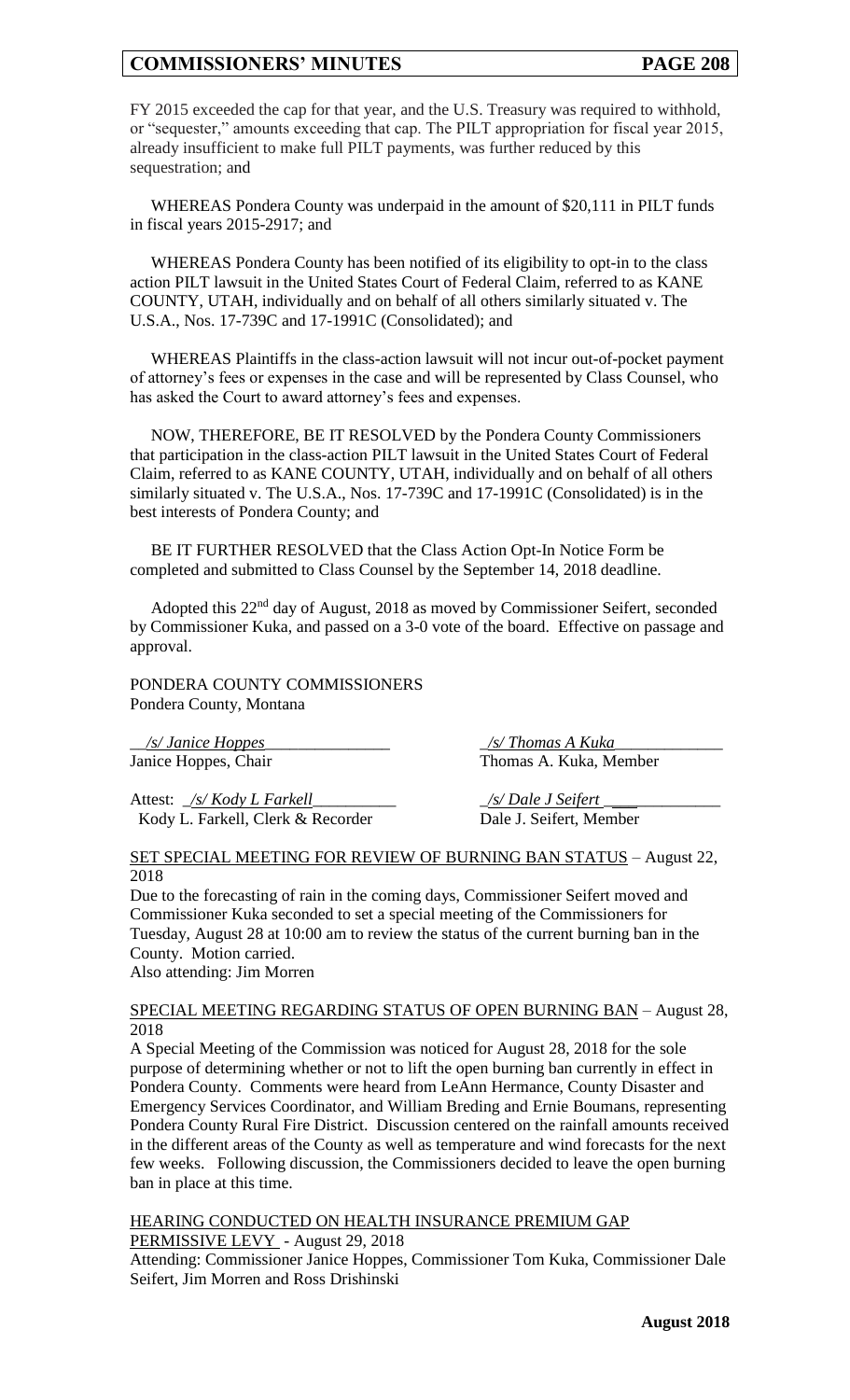The notice of the hearing was published in The Independent-Observer and the Valierian August 15 and 22, 2018 issues.

Commissioner Hoppes called the hearing to review the proposed Health Insurance Premium Gap Permissive Levy to order at 10:00 a.m.at the Pondera County Commissioners office, 20 4<sup>th</sup> Ave SW, Conrad. There was no comment from the public and no written comment was received.

The County is authorized to levy 13.052 mills for the levy. The levying amount equals \$216,611.

Commissioner Kuka moved to approve the Health Insurance Premium Gap Permissive Levy. Commissioner Seifert seconded. Motion carried.

Hearing closed at 10:05 a.m.

HEARING CONDUCTED ON SHERIFF RETIREMENT SERVICE PERMISSIVE LEVY - August 29, 2018

Attending: Commissioner Janice Hoppes, Commissioner Tom Kuka, Commissioner Dale Seifert, Jim Morren and Ross Drishinski

The notice of the hearing was published in The Independent-Observer and the Valierian August 15 and 22, 2018 issues.

Commissioner Hoppes called the hearing to review the proposed Sheriff Retirement Service Permissive Levy to order at 10:05 a.m.at the Pondera County Commissioners office,  $20.4<sup>th</sup>$  Ave SW, Conrad. There was no comment from the public and no written comment was received.

The County is authorized to levy 1.154 mills for the levy. The levying amount equals \$19,144.

Commissioner Kuka moved to approve the Sheriff Retirement Service Permissive Levy. Commissioner Seifert seconded. Motion carried.

Hearing closed at 10:10 a.m.

HEARING ON FINAL BUDGET FOR FISCAL YEAR 2018-19 – August 29, 2018 Attending: Commissioner Janice Hoppes, Commissioner Tom Kuka, Commissioner Dale Seifert, Jim Morren and Ross Drishinski

The notice of the hearing was published in The Independent-Observer and the Valierian August 15 and 22, 2018 issues.

Commissioner Hoppes called the hearing to review the proposed County budget to order at 10:10 a.m.at the Pondera County Commissioners office,  $20\,4^{\text{th}}$  Ave SW, Conrad. There was no public in attendance and no written comments were received.

The Commissioners met with department heads in May and June regarding their department requests. The requests did not include any major cost items that had not been anticipated. All areas of the budget were discussed among the Commissioners and Clerk and Recorder during the months of June, July and August, resulting in the final budget which is the subject of the hearing. Mr. Drishinski asked questions regarding the Sheriff's Department budget which were discussed. There being no further discussion, the hearing was closed at 10:40 a.m.

NOXIOUS WEED CONTROL AGREEMENT APPROVED – August 29, 2018 Commissioner Seifert moved and Commissioner Kuka seconded to approve the Noxious Weed Control Agreement with the Montana Department of Transportation for weed spraying within the limits of the rights-of-way on state highways for a payment of \$3,000. Motion carried.

Also attending: Jim Morren and Ross Drishinski

RESOLUTION #5, SETTING SALARIES, ADOPTED - August 29, 2018 PONDERA COUNTY, MONTANA RESOLUTION #5 – 2018/19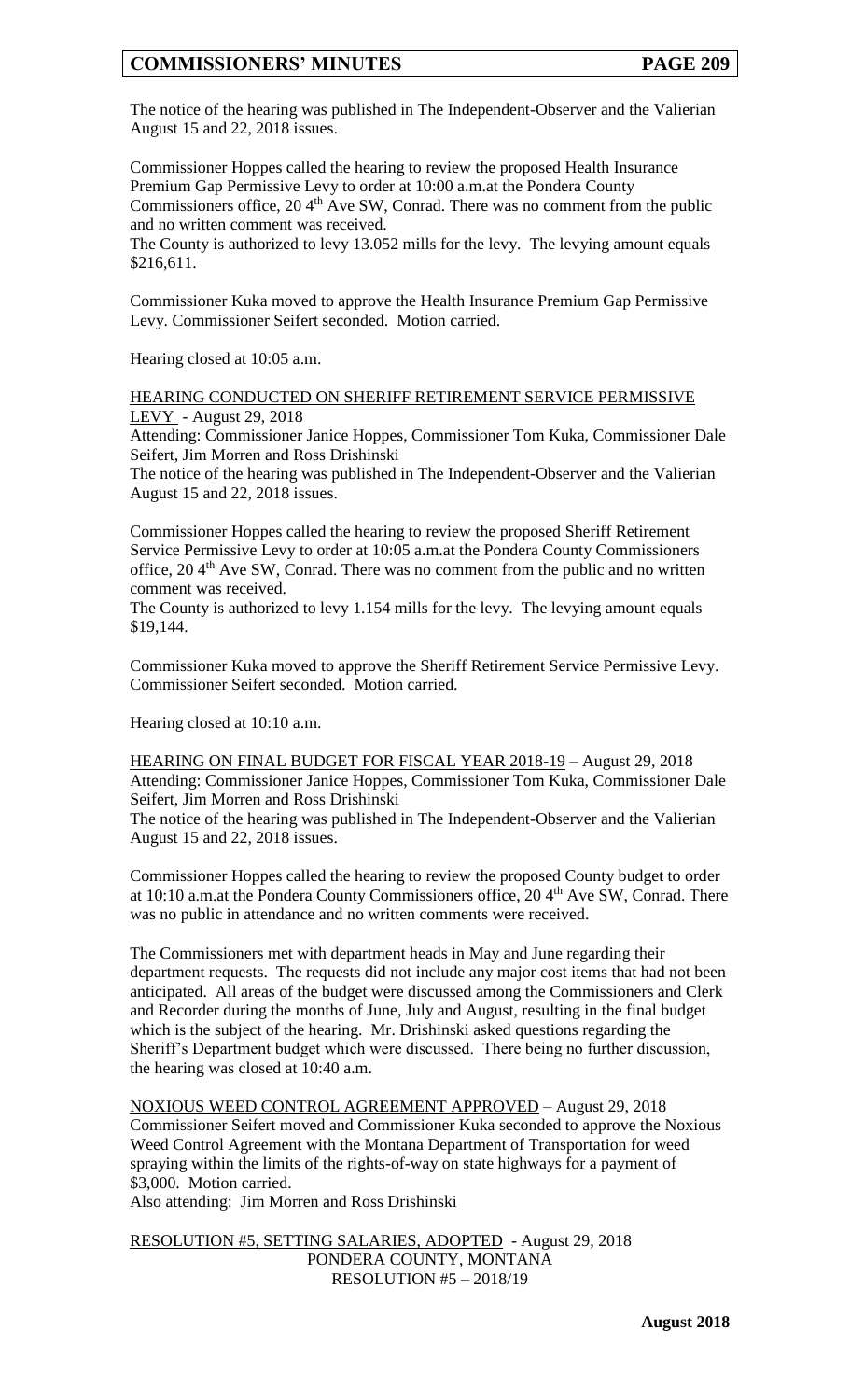## AUTHORIZING COST-OF-LIVING SALARY ADJUSTMENTS

WHEREAS, the 2001 Legislature provided that County governing bodies create a county compensation board that shall prepare a compensation schedule for county elected officials for the succeeding fiscal year. The recommended compensation schedule shall be approved by a majority of the board including at least two commissioners, and

WHEREAS, the Commissioners appointed the County Compensation Board and the Board met during a public hearing called by the Commissioners on June 13, 2018 and discussed several suggested compensation schedules for elected officials for FY2018-19; and

WHEREAS, the County Compensation Board recommended that compensation for elected officials in Pondera County for FY2018-19 be increased by an amount up to a 2.25% cost-of-living adjustment; the recommendation was approved by the members of the Compensation Board, and

NOW, THEREFORE, BE IT RESOLVED that, effective August 26, 2018, the County will pay a cost-of-living salary adjustment of 2.1% and a raise of 0.15% for elected officials based on the Clerk and Recorder's base salary (equal to \$.50 per hour) to be added to the salaries of Pondera County elected officials. Additional compensation of \$2,000 annually for Commissioners and Sheriff will remain at the statutory rates. Additional compensation of \$2,000 was approved for the Clerk and Recorder who also serves as Election Administrator (pursuant to 7-4-2503(d), MCA, effective October 1, 2005).

| Treasurer/Superintendent of Schools                                                                                                                                                                                                                                                                                                                                                                                                               | \$50,829.95                                                                                                                                                                                                                              |
|---------------------------------------------------------------------------------------------------------------------------------------------------------------------------------------------------------------------------------------------------------------------------------------------------------------------------------------------------------------------------------------------------------------------------------------------------|------------------------------------------------------------------------------------------------------------------------------------------------------------------------------------------------------------------------------------------|
| Clerk of Court                                                                                                                                                                                                                                                                                                                                                                                                                                    | \$47,009.68                                                                                                                                                                                                                              |
| <b>Clerk and Recorder</b><br><b>Election Administrator duties</b>                                                                                                                                                                                                                                                                                                                                                                                 | \$47,009.68<br>plus additional compensation of \$2,000 per year allowed under statute for                                                                                                                                                |
| Commissioner<br>includes additional compensation of \$2,000 per year required by statute                                                                                                                                                                                                                                                                                                                                                          | \$49,009.68                                                                                                                                                                                                                              |
| Sheriff/Coroner<br>duration and/or \$100 per coroner call more than 8 hours in duration                                                                                                                                                                                                                                                                                                                                                           | \$49,981.92<br>includes additional compensation of \$2,000 per year required by statute (Sheriff)<br>Deputies Sheriff/Coroner will receive \$50 per coroner call less than 8 hours in                                                    |
| County Attorney/Public Administrator<br>to 7-4-2502, MCA (2007)                                                                                                                                                                                                                                                                                                                                                                                   | \$98,842.58<br>State of Montana will pay reimburse the County at a rate set by statute, pursuant                                                                                                                                         |
| Justice of the Peace                                                                                                                                                                                                                                                                                                                                                                                                                              | \$47,009.64                                                                                                                                                                                                                              |
| wages for deputies to elected officials and sheriff's deputies at 95% for the undersheriff<br>and 86% for all other Sheriff deputies and deputies to other elected officials. Sheriff's<br>department longevity shall be calculated pursuant to state statutes.<br>employees is hereby set at an increase of \$0.50 per hour.<br>Airport manager salary will remain at \$150 per month.<br>Seasonal employees' hourly rates will remain the same. | BE IT FURTHER RESOLVED that the Commissioners hereby set the gross base<br>The cost-of-living increase and raise for hourly full-time and regular part-time<br>Temporary employee hourly rates will remain unchanged at \$8.85 per hour. |
| Adopted this 29 <sup>th</sup> day of August, 2018 as moved by Commissioner Kuka,<br>Effective August 26, 2018.<br>PONDERA COUNTY COMMISSIONERS                                                                                                                                                                                                                                                                                                    | seconded by Commissioner Seifert, and passed on a 3-0 vote of the full board.<br>$\sqrt{2010}$                                                                                                                                           |
|                                                                                                                                                                                                                                                                                                                                                                                                                                                   |                                                                                                                                                                                                                                          |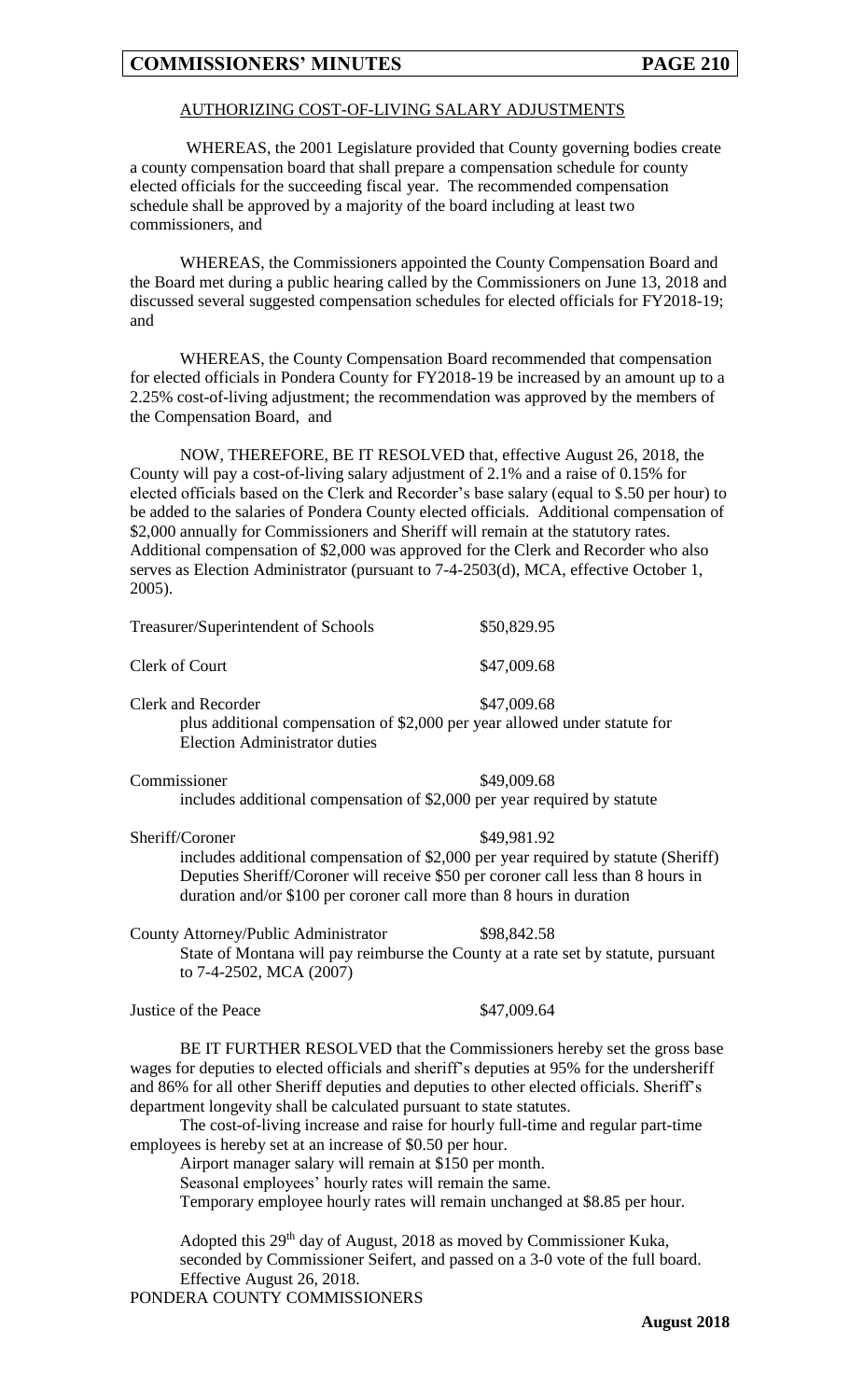Pondera County, Montana

Janice Hoppes, Chair Thomas A. Kuka, Member

\_\_*/s/ Janice Hoppes*\_\_\_\_\_\_\_\_\_\_\_\_\_\_\_ \_*/s/ Thomas A Kuka*\_\_\_\_\_\_\_\_\_\_\_\_\_

Attest: <u>\_/s/ Kody L Farkell</u> \_\_\_\_\_\_\_\_\_\_\_\_\_\_\_ \_\_\_\_\_ <u>/s/ Dale J Seifert</u> Kody L. Farkell, Clerk & Recorder Dale J. Seifert, Member

#### RESOLUTION #6 – FINAL BUDGET – ADOPTED – August 29, 2018 PONDERA COUNTY, MONTANA RESOLUTION #6 – 2018/19 APPROVING FINAL BUDGET FOR PONDERA COUNTY FOR FISCAL YEAR 2018/19

WHEREAS, pursuant to Sections 7-6-4021, 7-6-4024 and 7-6-4030, MCA, the Board of County Commissioners of Pondera County, Montana, has held a public hearing and passed resolutions as applicable on the proposed budget of Pondera County for fiscal year 2018/19 as required by law; and

WHEREAS, Sections 7-6-4034 through 7-6-4036, MCA, provide for the fixing of various tax levies to raise funds sufficient to meet said expenditures authorized in the budget; and

WHEREAS, amendments to the final budget may be made throughout the fiscal year as provided in 7-6-4031; and

WHEREAS the Department of Revenue has provided the County with the certified value of a mill in each taxing jurisdiction in the County, as \$16,596.563 countywide and \$13,185.909 rural; and

NOW, THEREFORE, BE IT RESOLVED that the final county budget as set out below be, and the same is, hereby adopted as the final budget for fiscal year 2018/19 and that warrants be issued in accordance with laws appertaining thereto.

|             | <b>Assessed Valuation:</b> | 767,099,592         |                  |                  |
|-------------|----------------------------|---------------------|------------------|------------------|
|             | Tax Valuation:             | 16,389,956          |                  |                  |
|             | 1 Mill Yields:             | 16,389.956          |                  |                  |
| <b>FUND</b> |                            | <b>BUDGETED</b>     |                  | <b>VOTED</b>     |
| NO.         | <b>FUND NAME</b>           | <b>EXPENDITURES</b> | <b>MILL LEVY</b> | <b>MILL LEVY</b> |
| 1000        | <b>GENERAL</b>             | 1,891,867           | 63.00            |                  |
| 2130        | <b>BRIDGE</b>              | 441,652             | 16.00            |                  |
| 2140        | <b>WEED</b>                | 144,665             | 3.92             |                  |
| 2160        | <b>COUNTY FAIR</b>         | 4,400               | 0.20             |                  |
| 2190        | <b>COMP INSURANCE</b>      | 282,226             | 10.63            |                  |
| 2230        | <b>AMBULANCE</b>           | 20,860              | 0.29             |                  |
| 2235        | <b>COUNTY HOSPITAL</b>     | 716,500             | 4.00             |                  |
| 2280        | <b>SENIOR CITIZENS</b>     | 30,000              | 1.50             |                  |
| 2290        | <b>EXTENSION</b>           | 123,882             | 5.29             |                  |
| 2300        | <b>PUBLIC SAFETY</b>       | 1,177,443           | 34.02            |                  |
| 2370        | <b>RETIREMENT</b>          | 265,651             | 10.54            |                  |
| 2371        | <b>GROUP HEALTH</b>        | 399,786             | 8.51             |                  |
|             | <b>TOTALS</b>              | 5,498,932           | 157.90           |                  |

|             |                            | COUNTYWIDE VOTED LEVIES |                  |              |
|-------------|----------------------------|-------------------------|------------------|--------------|
|             | <b>Assessed Valuation:</b> | 767,099,592             |                  |              |
|             | Tax Valuation:             | 16,389,956              |                  |              |
|             | 1 Mill Yields:             | 16,389.956              |                  |              |
| <b>FUND</b> |                            | <b>BUDGETED</b>         |                  | <b>VOTED</b> |
| NO.         | <b>FUND NAME</b>           | <b>EXPENDITURES</b>     | <b>MILL LEVY</b> | MILL LEVY    |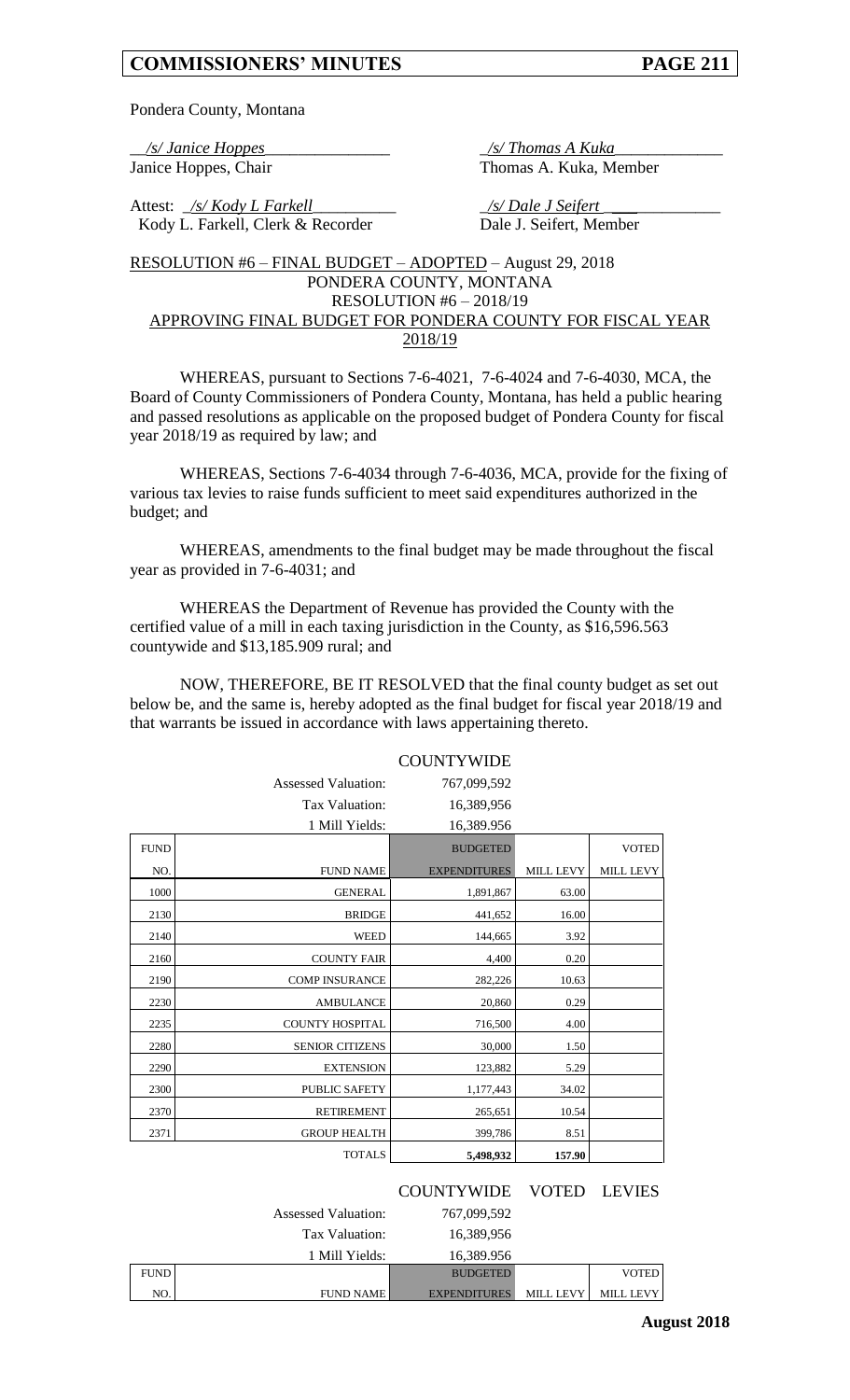|      | <b>TOTALS</b>                        | 1,324,711 | 13.154 | 32.74 |
|------|--------------------------------------|-----------|--------|-------|
| 7380 | PORT AUTHORITY                       | 87,077    |        | 4.00  |
| 4016 | HOSPITAL CAPITAL IMPROVEMENT         | 733,386   |        | 11.53 |
| 2373 | PERMISSIVE SHERIFF RETIREMENT        | 19,162    | 1.154  |       |
| 2372 | PERMISSIVE MEDICAL                   | 199,459   | 12.00  |       |
| 2220 | <b>COUNTY LIBRARIES (VOTED LEVY)</b> | 285,627   |        | 17.21 |

|      | <b>BRADY WATER &amp; SEWER DISTRICT</b><br><b>DEBT SERVICE</b><br><b>Assessed Valuation:</b><br>1 Mill Yields: | 97,557<br>97.56 | <b>VOTED</b><br>MILL<br><b>LEVY</b><br>158.31 |
|------|----------------------------------------------------------------------------------------------------------------|-----------------|-----------------------------------------------|
| 7360 | <b>BRADY WATER DEBT SERVICE</b>                                                                                | 15.144          | 158.31                                        |

## RURAL

|             | <b>Assessed Valuation:</b>       | 569,051,488         |                  |                  |
|-------------|----------------------------------|---------------------|------------------|------------------|
|             | Tax Valuation:                   | 13,185,909          |                  |                  |
|             | 1 Mill Yields:                   | 13,185.909          |                  |                  |
| <b>FUND</b> |                                  | <b>BUDGETED</b>     |                  | <b>VOTED</b>     |
| NO.         | <b>FUND NAME</b>                 | <b>EXPENDITURES</b> | <b>MILL LEVY</b> | <b>MILL LEVY</b> |
| 2110        | <b>ROAD</b>                      | 1,022,228           | 38.66            |                  |
| 7200        | <b>RURAL FIRE (REGULAR LEVY)</b> | 289,806             | 6.89             |                  |
| 7200        | RURAL FIRE (VOTED LEVY)          | 20,894              |                  | 1.585            |
|             | <b>TOTAL</b>                     | 1,322,928           | 45.55            | 1.585            |

## SPECIAL DISTRICTS

|      | CEMETERY DISTRICT #1 (VALIER)<br><b>Assessed Valuation:</b><br>Tax Valuation:<br>1 Mill Yields: | 234,871,462<br>4,853,464<br>4,853.464 |      |
|------|-------------------------------------------------------------------------------------------------|---------------------------------------|------|
| 7203 | CEMETERY DISTR #1 (REGULAR LEVY)                                                                | 34,878                                | 4.15 |
|      | CEMETERY DISTR #1 (VOTED LEVY)                                                                  | 15.822                                | 3.26 |
|      |                                                                                                 |                                       |      |

|        |             | CEMETERY DISTRICT #2 (CONRAD)  |      |
|--------|-------------|--------------------------------|------|
|        | 532,228,130 | <b>Assessed Valuation:</b>     |      |
|        | 11,743,099  | Tax Valuation:                 |      |
|        | 11,743.099  | 1 Mill Yields:                 |      |
|        |             | <b>CEMETERY DISTRICT #2</b>    | 7201 |
|        |             | <b>CONSERVATION DISTRICT</b>   |      |
|        |             | Assessed Valuation:            |      |
|        | 8,377,927   | Tax Valuation:                 |      |
|        | 8,377.927   | 1 Mill Yields:                 |      |
| 2.68   | 135,976     | SOIL CONSERV (REGULAR LEVY)    | 7206 |
| 0.2149 | 1,800       | SOIL CONSERV (PERMISSIVE LEVY) | 7206 |
| 7.8849 | 188,476     | <b>TOTAL</b>                   |      |

#### NON-LEVIED FUNDS

| <b>FUND</b><br>NO. | <b>FUND NAME</b>             | <b>BUDGETED</b><br><b>EXPENDITURES</b> |
|--------------------|------------------------------|----------------------------------------|
| 2150               | PREDATORY ANIMAL             | 12,427                                 |
| 2170               | <b>COUNTY AIRPORTS</b>       | 65.448                                 |
| 2260               | <b>EMERGENCY DISASTER</b>    | 5,116                                  |
| 2390               | <b>DRUG FORFEITURE</b>       | 14.331                                 |
| 2393               | RECORDS PRESERVATION         | 32,399                                 |
| 2401               | <b>BRADY LIGHTS</b>          | 5,500                                  |
| 2800               | ALCOHOL REHABILITATION       | 10.440                                 |
| 2811               | <b>DUI PREVENTION</b>        | 14,014                                 |
| 2820               | <b>GAS APPORTIONMENT TAX</b> | 195,237                                |
| 2821               | ENHANCED GAS TAX (BARSAR)    | 103.864                                |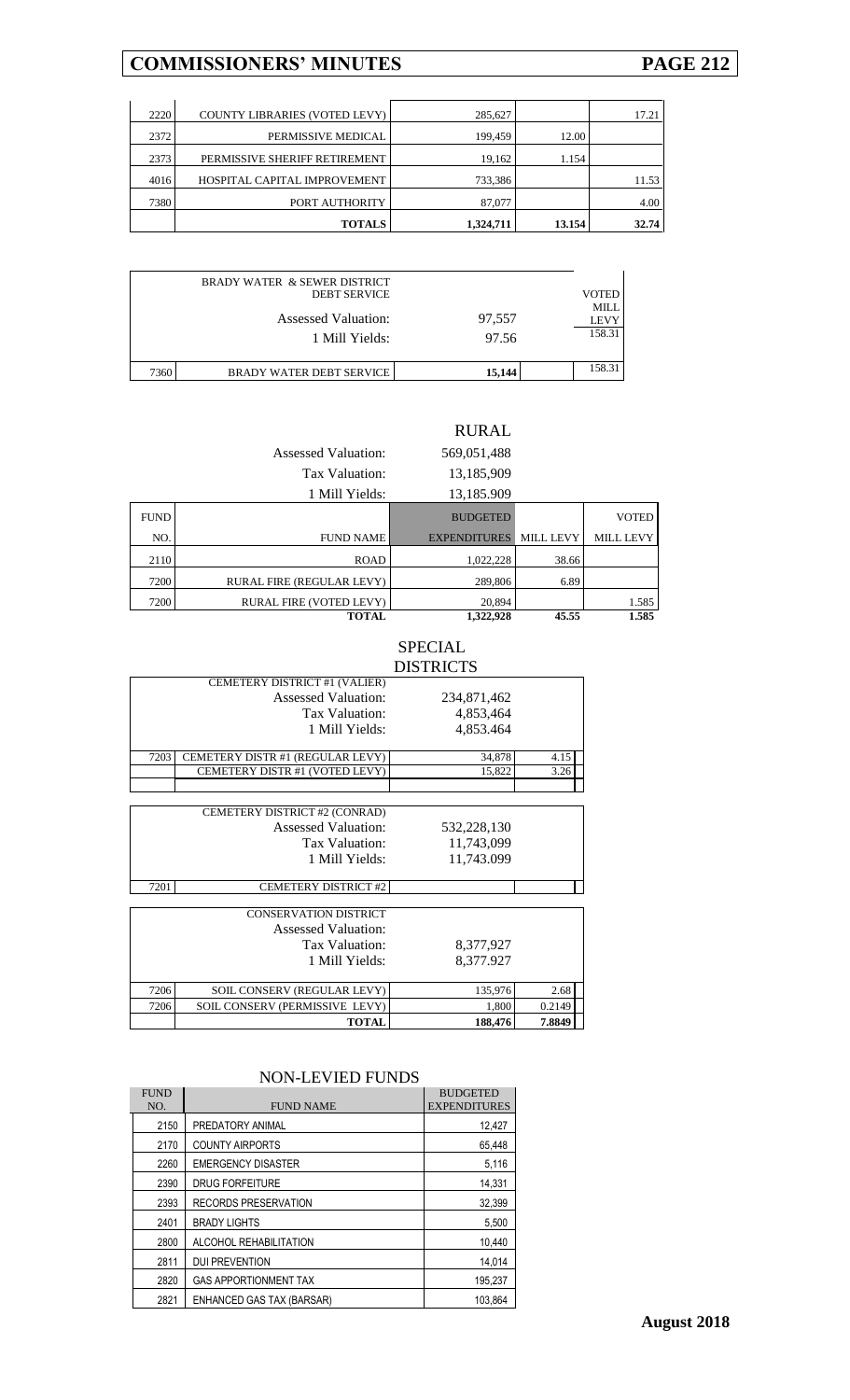| 2830 | <b>JUNK VEHICLE</b>                      | 11,309    |
|------|------------------------------------------|-----------|
| 2840 | <b>NOXIOUS WEED GRANT</b>                | 71,717    |
| 2841 | MIDDLE PONDERA CRK-SOLLID RD CO-OP GRANT | 29,132    |
| 2850 | 911 EMERGENCY                            | 346,064   |
| 2851 | E-911 & GPS/GIS PROJECT GRANT            | 23,965    |
| 2859 | COUNTY LAND INFORMATION                  | 19,000    |
| 2860 | LAND USE PLANNING                        | 36,718    |
| 2861 | PONDERA CO ELECTRONIC PLAT BOOK GRANT    | 11,100    |
| 2866 | NORTHERN TRANSIT INTERLOCAL              | 37,909    |
| 2894 | STATE ALLOCATED FED ROYALTY              | 8,332     |
| 2897 | OIL & GAS ACCELERATED                    | 9,001     |
| 2900 | <b>PILT</b>                              | 660,279   |
| 2902 | FOREST RESERVE, TITLE III                | 44,042    |
| 2917 | <b>VICTIM &amp; WITNESS ADV</b>          | 1,221     |
| 2929 | FEMA PRE-DISASTER MITIGATION PLAN        | 14,300    |
| 2943 | CDBG - GROWTH PLAN                       | 3,000     |
| 2958 | EP (DES) GRANTS                          | 85,424    |
| 2961 | PERFORMANCE MANAGEMENT GRANT             | 7,834     |
| 2963 | ORAL HEALTH GRANT                        | 24,203    |
| 2971 | WOMEN/INFANTS/CHILD GRANT                | 53,873    |
| 2973 | MATERNAL/CHILD HEALTH                    | 11,835    |
| 2976 | IMMUNIZATION ACTION GRANT                | 5,262     |
| 2978 | CHRONIC DISEASE PREVENTION GRANT         | 34,500    |
| 2980 | <b>HEALTH CARE FOUNDATON GRANT</b>       | 3,743     |
| 4009 | PUBLIC SAFETY CAPITAL IMPROVEMENT        | 348,495   |
| 4010 | JUNK VEHICLE CAPITAL IMPROVEMENT         | 8,406     |
| 4011 | AMBULANCE CAPITAL IMPROVEMENT            | 71,119    |
| 4012 | <b>GEN FUND CAPITAL IMPROVEMENT</b>      | 410,933   |
| 4013 | ROAD/BRIDGE CAPITAL IMPROVEMENT          | 930,303   |
| 4014 | WEED DISTRICT CAPITAL IMPROVEMENT        | 61,071    |
| 7202 | <b>CONRAD TV</b>                         | 48,382    |
| 7208 | RURAL FIRE DIST CAPITAL IMPROVEMENT      | 96,308    |
| 8010 | <b>CEMETERY PERPETUAL CARE</b>           | 3,942     |
|      | <b>TOTAL</b>                             | 3.991.498 |

LEVIED FUNDS  $$8,350,191$ NON-LEVIED FUNDS 3,991,498

**GRAND TOTAL \$12,341,689**

BE IT FURTHER RESOLVED that the final budget may be amended throughout the fiscal year as provided in 7-6-4031, MCA.

Adopted this  $29<sup>th</sup>$  day of August, 2018 as moved by Commissioner Kuka, seconded by Commissioner Seifert, and passed on a 3-0 vote of the board. Effective July 1, 2018.

PONDERA COUNTY COMMISSIONERS Pondera County, Montana

\_\_*/s/ Janice Hoppes*\_\_\_\_\_\_\_\_\_\_\_\_\_\_\_ \_*/s/ Thomas A Kuka*\_\_\_\_\_\_\_\_\_\_\_\_\_ Janice Hoppes, Chair Thomas A. Kuka, Member

Attest: \_*/s/ Kody L Farkell*\_\_\_\_\_\_\_\_\_\_ \_*/s/ Dale J Seifert* \_\_\_\_\_\_\_\_\_\_\_\_\_\_ Kody L. Farkell, Clerk & Recorder Dale J. Seifert, Member

## APPLICATION FOR SUPPLEMENTAL DISCRETIONARY FUNDING–APPROVED – August 29, 2018

The Commissioners have been notified of supplemental discretionary funding available through the Federal Aviation Administration that does not require County match money. The Conrad airport is in need of a fuel system. The Valier airport is not eligible for FAA funding. Commissioner Kuka moved and Commissioner Seifert seconded to proceed with the application for supplemental discretionary funding. Motion carried. Also attending: Jim Morren and Ross Drishinski